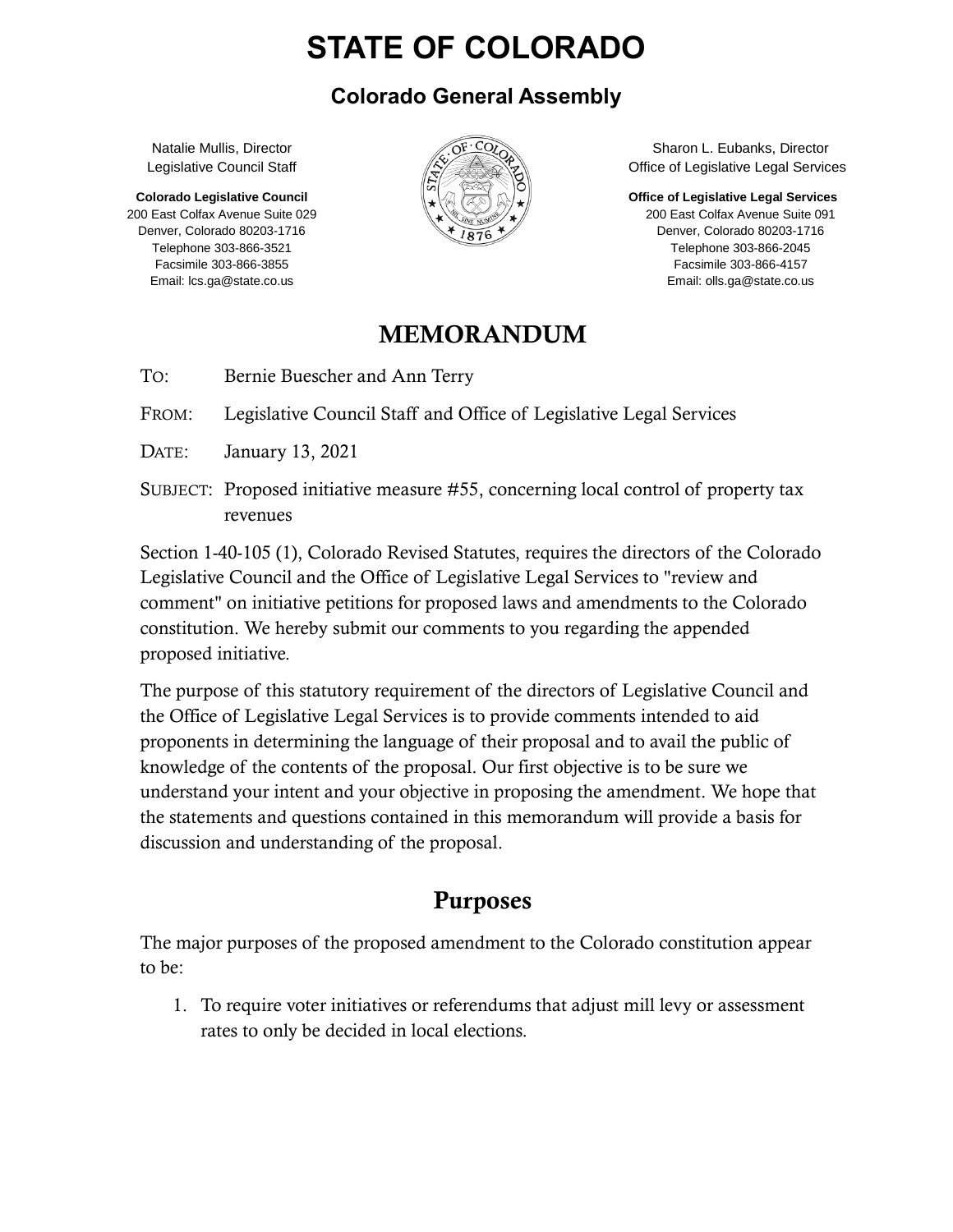### Substantive Comments and Questions

The substance of the proposed initiative raises the following comments and questions:

- 1. Article V, section 1 (5.5) of the Colorado constitution requires all proposed initiatives to have a single subject. What is the single subject of the proposed initiative?
- 2. What is the effective date of the proposed initiative?
- 3. How should it be determined whether an "adjustment of the assessment rate or mill levy, affects the property tax revenues of a local government"? Could it be argued that lowering the mill levy or assessment rates in one local government's territory results in the loss of property tax revenue in surrounding areas?
- 4. What would happen if it were determined that the "adjustment of the assessment rate or mill levy" did not result in a change in "property tax revenues of a local government"?
- 5. What is meant by a "local election"? Is this an election that only concerns a single "local government"?
- 6. What happens if a voter initiative or voter referendum that is subject to the requirements of the proposed initiative is approved by the voters of one local government, such as a county, but not by voters of a second local government, such as a municipality, that shares territory with the first local government?
- 7. What is meant by the phrase "individuals entitled to vote in that election"? Why is that phrase necessary when stating that an issue must be decided in a "local election"?
- 8. How does the proposed initiative interact with the authority granted under article X, section 3 of the Colorado constitution to the General Assembly to set the statewide assessment rates?
- 9. Does the proposed initiative preclude a statewide ballot measure to adjust assessment rates? What about a ballot measure that is not statewide but applies to multiple local governments?
- 10. Does the proposed initiative allow for different assessment rates in different parts of the state?
- 11. Assuming the proposed initiative allows for both differing mill levy and assessment rates across local governments, does this initiative make the

s:\public\ballot\2021-2022cycle\review and comment memos\2021-2022 #55.docx